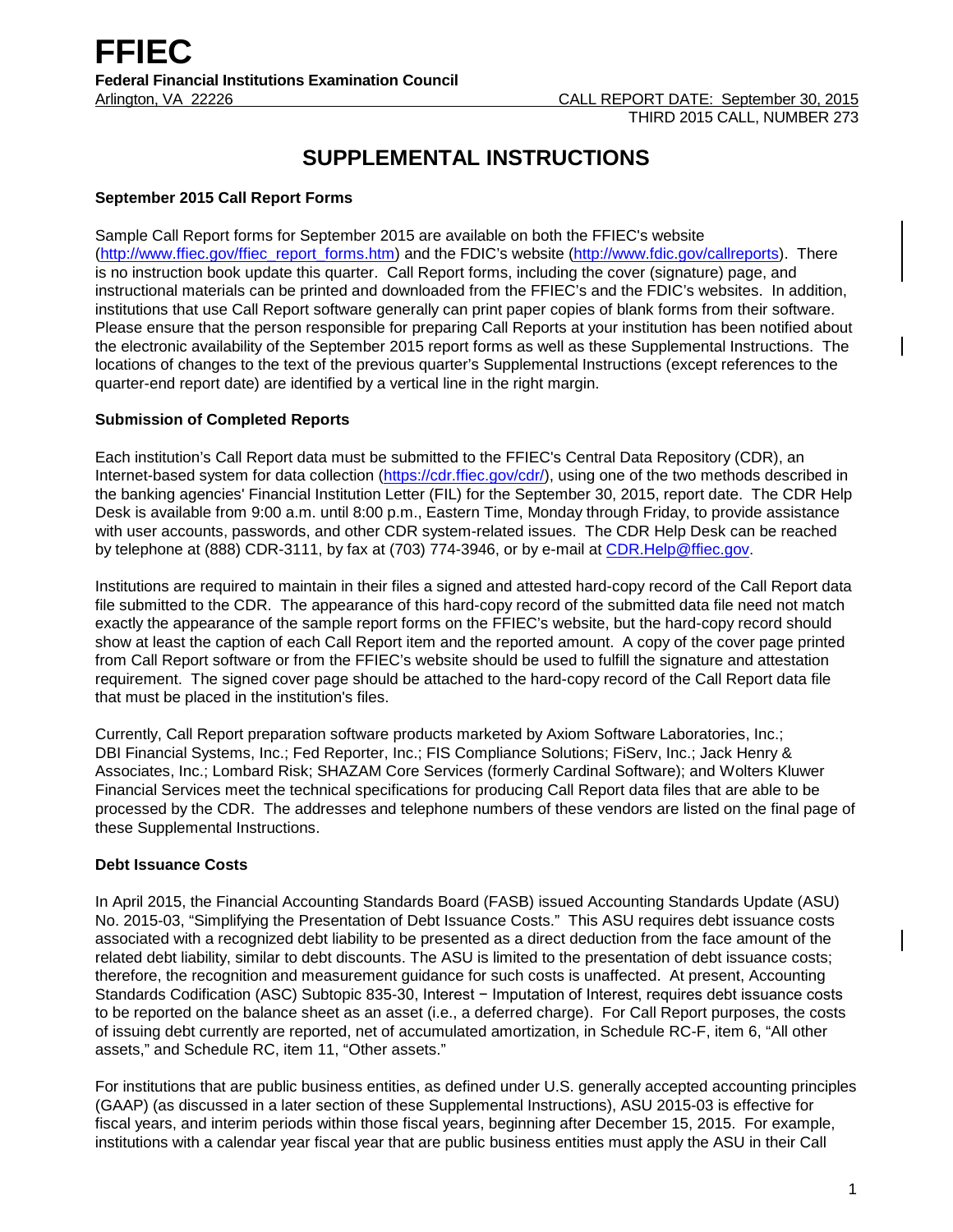Reports beginning March 31, 2016. For institutions that are not public business entities (i.e., that are private companies), the ASU is effective for fiscal years beginning after December 15, 2015, and interim periods within fiscal years beginning after December 15, 2016. Thus, institutions with a calendar year fiscal year that are private companies must apply the ASU in their December 31, 2016, and subsequent quarterly Call Reports. Early adoption of the guidance in ASU 2015-03 is permitted.

After an institution adopts ASU 2015-03, any transaction involving a recognized debt liability in which debt issuance costs were incurred and classified as deferred charges in "Other assets" before the adoption of the ASU should be reported as a direct deduction from the carrying amount of the related debt liability and included in the appropriate balance sheet category of liabilities in Call Report Schedule RC, e.g., item 16, "Other borrowed money," or item 19, "Subordinated notes and debentures." However, the guidance in ASU 2015-03 does not address the presentation or subsequent measurement of debt issuance costs related to line-of-credit arrangements. The agencies would not object to an institution deferring and presenting debt issuance costs as an "Other asset" and subsequently amortizing the deferred debt issuance costs ratably over the term of the line-of-credit arrangement, regardless of whether there are any outstanding borrowings on the line-of-credit arrangement.

For additional information, institutions should refer to ASU 2015-03, which is available at [http://www.fasb.org/jsp/FASB/Page/SectionPage&cid=1176156316498.](http://www.fasb.org/jsp/FASB/Page/SectionPage&cid=1176156316498)

## **Disclosures for Investments in Certain Entities That Calculate Net Asset Value per Share**

In May 2015, the FASB issued ASU No. 2015-07, "Disclosures for Investments in Certain Entities That Calculate Net Asset Value per Share (or Its Equivalent)." This ASU removes the requirement to categorize within the fair value hierarchy all investments for which fair value is measured using the net asset value (NAV) per share (or its equivalent) practical expedient described in ASC Topic 820, Fair Value Measurement (formerly FASB Statement No. 157, "Fair Value Measurements"). It also removes the requirement to make certain disclosures for all investments that are eligible to be measured at fair value using the NAV per share practical expedient, regardless of whether the expedient has been applied. Rather, the ASU limits those disclosures to investments for which the entity has elected to measure fair value using the NAV per share practical expedient to help users of its financial statements understand the nature and risks of the investments and whether the investments, if sold, are probable of being sold at amounts different from their NAV per share (or its equivalent). In addition, although the investments are not categorized within the fair value hierarchy, the ASU requires a reporting entity to disclose the amount of investments for which fair value is measured using the NAV per share practical expedient to permit reconciliation of the fair value of investments included in the fair value hierarchy to the line items presented in the statement of financial position.

ASC Topic 820 currently permits a reporting entity, as a practical expedient, to measure the fair value of certain investments in investment companies and real estate funds using the NAV per share of the investment. In contrast to other investments within the fair value hierarchy, which are categorized on the basis of the observability of the significant inputs in the fair value measurement, investments valued using the NAV per share practical expedient currently are categorized on the basis of whether the investment is redeemable with the investee at NAV on the measurement date, never redeemable with the investee at NAV, or redeemable with the investee at NAV at a future date.

The criteria for categorizing investments in the fair value hierarchy that are measured using the NAV per share practical expedient do not consider the observability of inputs and are therefore inconsistent with the overarching intent of the fair value hierarchy. By removing the requirement to include investments measured using the NAV per share practical expedient within the fair value hierarchy, ASU 2015-07 ensures that all investments within the hierarchy are categorized using a consistent approach. Investments that calculate NAV per share, but for which the practical expedient is not applied, must continue to be included in the fair value hierarchy.

For Call Report purposes, the issuance of ASU 2015-07 means that an institution that has adopted the ASU and elects to measure the fair value of an investment that meets criteria specified in Topic 820 using the NAV per share practical expedient should continue to report the investment's fair value in the appropriate asset item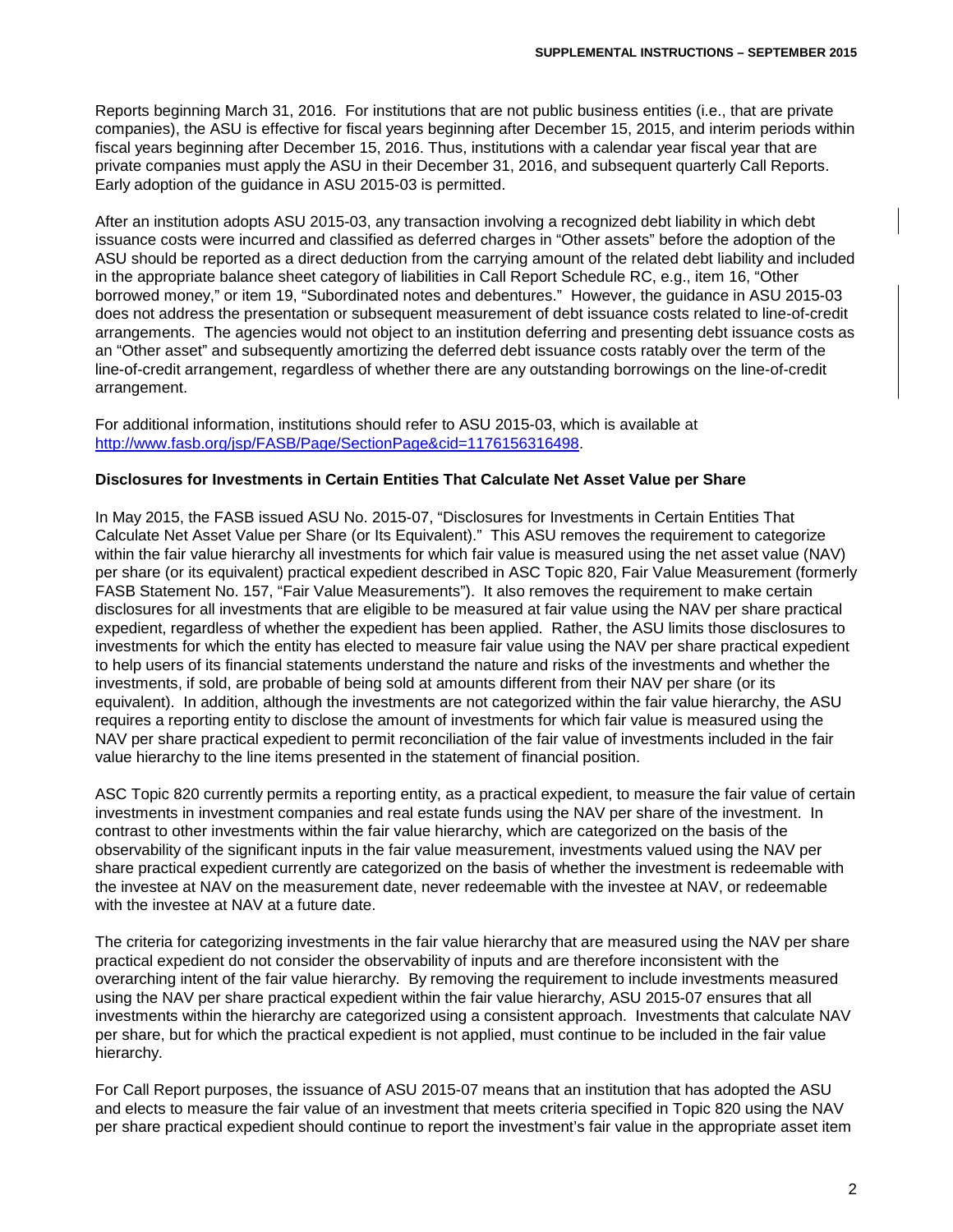in column A of Schedule RC-Q, Assets and Liabilities Measured at Fair Value on a Recurring Basis. However, the institution should exclude the investment from the Level 1, 2, and 3 disclosures in columns C, D, and E of Schedule RC-Q and it should instead report the fair value measured using the NAV per share practical expedient in column B along with the netting adjustments currently reported in column B. In contrast, if the institution does not elect to measure an investment that meets criteria specified in Topic 820 using the NAV practical expedient, it must disclose in column C, D, or E of Schedule RC-Q, as appropriate, the level within the fair value hierarchy within which its fair value measurement in its entirety falls based on the lowest level input that is significant to the fair value measurement in its entirety.

ASU 2015-07 is effective for institutions that are public business entities, as defined under U.S. GAAP (as discussed in a later section of these Supplemental Instructions), for fiscal years beginning after December 15, 2015, and interim periods within those fiscal years. For example, institutions with a calendar year fiscal year that are public business entities must apply the ASU in their Call Reports beginning March 31, 2016. For institutions that are not public business entities (i.e., that are private companies), the ASU is effective for fiscal years beginning after December 15, 2016, and interim periods within those fiscal years. Accordingly, institutions with a calendar year fiscal year that are private companies must apply the ASU in their Call Reports beginning March 31, 2017. Earlier application is permitted. If an institution chooses to early adopt ASU 2015-07 for third quarter 2015 financial reporting purposes, the institution may implement the provisions of the ASU in the manner described above in its Call Report for September 30, 2015. However, prior Call Reports should not be amended.

For additional information, institutions should refer to ASU 2015-07, which is available at http://www.fasb.org/isp/FASB/Page/SectionPage&cid=1176156316498.

## **Extraordinary Items**

In January 2015, the FASB issued ASU No. 2015-01, "Simplifying Income Statement Presentation by Eliminating the Concept of Extraordinary Items." This ASU eliminates from U.S. GAAP the concept of extraordinary items. At present, ASC Subtopic 225-20, Income Statement – Extraordinary and Unusual Items (formerly Accounting Principles Board Opinion No. 30, "Reporting the Results of Operations"), requires an entity to separately classify, present, and disclose extraordinary events and transactions. An event or transaction is presumed to be an ordinary and usual activity of the reporting entity unless evidence clearly supports its classification as an extraordinary item. For Call Report purposes, if an event or transaction currently meets the criteria for extraordinary classification, an institution must segregate the extraordinary item from the results of its ordinary operations and report the extraordinary item in its income statement in Schedule RI, item 11, "Extraordinary items and other adjustments, net of income taxes."

ASU 2015-01 is effective for fiscal years, and interim periods within those fiscal years, beginning after December 15, 2015. Thus, for example, institutions with a calendar year fiscal year must begin to apply the ASU in their Call Reports for March 31, 2016. Early adoption of ASU 2015-01 is permitted provided that the guidance is applied from the beginning of the fiscal year of adoption. For Call Report purposes, an institution with a calendar year fiscal year must apply the ASU prospectively, that is, in general, to events or transactions occurring after the date of adoption. However, an institution with a fiscal year other than a calendar year may elect to apply ASU 2015-01 prospectively or, alternatively, it may elect to apply the ASU retrospectively to all prior calendar quarters included in the institution's year-to-date Call Report income statement that includes the beginning of the fiscal year of adoption.

After an institution adopts ASU 2015-01, any event or transaction that would have met the criteria for extraordinary classification before the adoption of the ASU should be reported in Call Report Schedule RI, item 5.l, "Other noninterest income," or item 7.d, "Other noninterest expense," as appropriate, unless the event or transaction would otherwise be reportable in another item of Schedule RI. In addition, consistent with ASU 2015-01, the agencies plan to remove the term "extraordinary items" from, and revise the caption for, Schedule RI, item 11, in March 2016.

For additional information, institutions should refer to ASU 2015-01, which is available at [http://www.fasb.org/jsp/FASB/Page/SectionPage&cid=1176156316498.](http://www.fasb.org/jsp/FASB/Page/SectionPage&cid=1176156316498)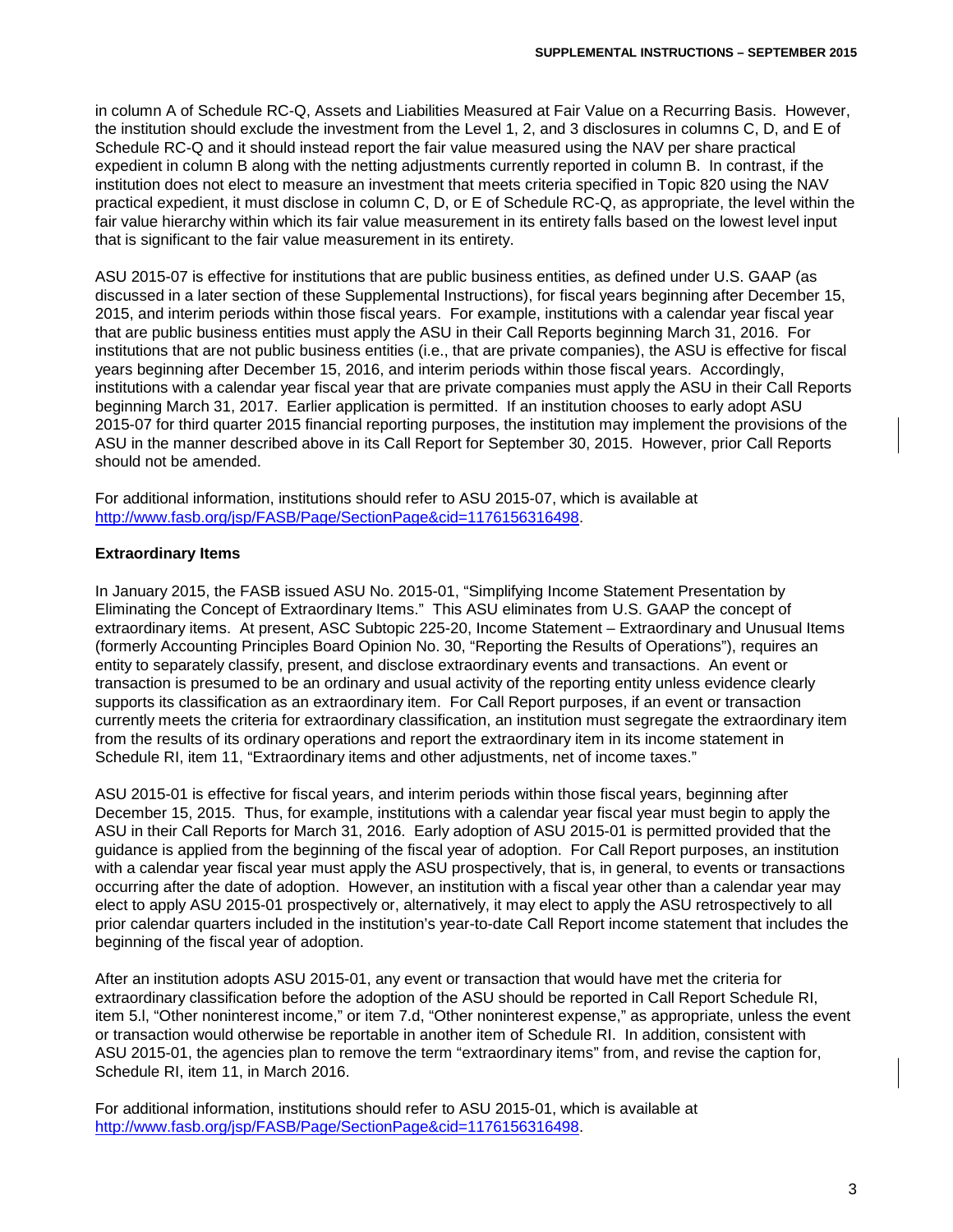#### **Accounting by Private Companies for Identifiable Intangible Assets in a Business Combination**

In December 2014, the FASB issued ASU No. 2014-18, "Accounting for Identifiable Intangible Assets in a Business Combination," which is a consensus of the Private Company Council (PCC). This ASU provides an accounting alternative that permits a private company, as defined in U.S. GAAP (and discussed in a later section of these Supplemental Instructions), to simplify the accounting for certain intangible assets. The accounting alternative applies when a private company is required to recognize or otherwise consider the fair value of intangible assets as a result of certain transactions, including when applying the acquisition method to a business combination under ASC Topic 805, Business Combinations (formerly FASB Statement No. 141 (revised 2007), "Business Combinations").

Under ASU 2014-018, a private company that elects the accounting alternative should no longer recognize separately from goodwill:

- Customer-related intangible assets unless they are capable of being sold or licensed independently from the other assets of a business, and
- Noncompetition agreements.

However, because mortgage servicing rights and core deposit intangibles are regarded as capable of being sold or licensed independently, a private company that elects this accounting alternative must recognize these intangible assets separately from goodwill, initially measure them at fair value, and subsequently measure them in accordance with ASC Topic 350, Intangibles – Goodwill and Other (formerly FASB Statement No. 142, "Goodwill and Other Intangible Assets").

A private company that elects the accounting alternative in ASU 2014-18 also must adopt the private company goodwill accounting alternative described in ASU 2014-02, "Accounting for Goodwill," which is discussed in a later section of these Supplemental Instructions. However, a private company that elects the goodwill accounting alternative in ASU 2014-02 is not required to adopt the accounting alternative for identifiable intangible assets in ASU 2014-18.

A private company's decision to adopt ASU 2014-18 must be made upon the occurrence of the first business combination (or other transaction within the scope of the ASU) in fiscal years beginning after December 15, 2015. The effective date of the private company's decision to adopt the accounting alternative for identifiable intangible assets depends on the timing of that first transaction.

- If the first transaction occurs in the private company's first fiscal year beginning after December 15, 2015, the adoption will be effective for that fiscal year's annual financial reporting period and all interim and annual periods thereafter.
- If the first transaction occurs in a fiscal year beginning after December 15, 2016, the adoption will be effective in the interim period that includes the date of the transaction and subsequent interim and annual periods thereafter.

Early application of the intangibles accounting alternative is permitted for any annual or interim period for which a private company's financial statements have not yet been made available for issuance. Customer-related intangible assets and noncompetition agreements that exist as of the beginning of the period of adoption should continue to be accounted for separately from goodwill, i.e., such existing intangible assets should not be combined with goodwill.

A bank or savings association that meets the private company definition in U.S. GAAP is permitted, but not required, to adopt ASU 2014-18 for Call Report purposes and may choose to early adopt the ASU, provided it also adopts the private company goodwill accounting alternative. If a private institution issues U.S. GAAP financial statements and adopts ASU 2014-18, it should apply the ASU's intangible asset accounting alternative in its Call Report in a manner consistent with its reporting of intangible assets in its financial statements.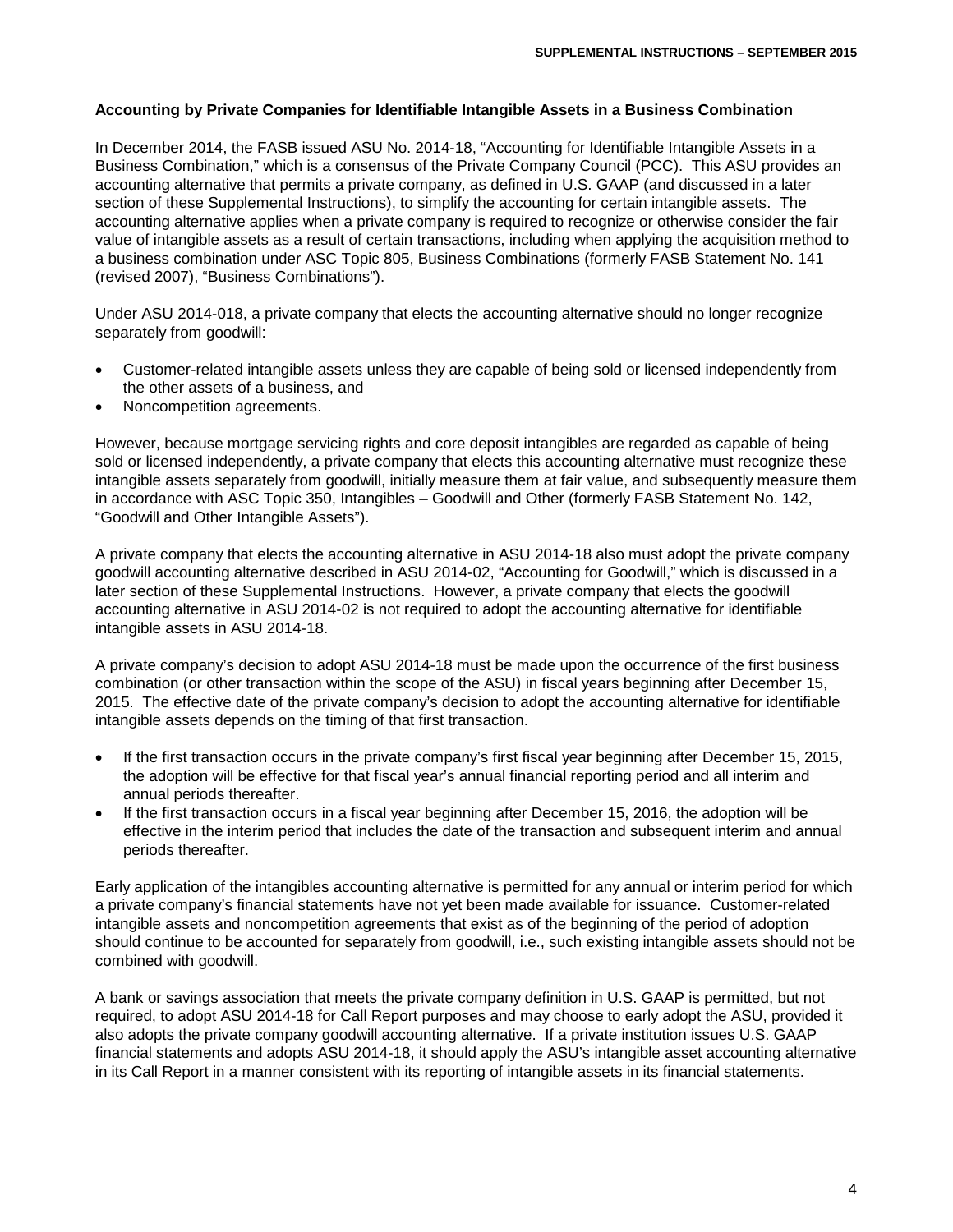For additional information on the private company accounting alternative for identifiable intangible assets, institutions should refer to ASU 2014-18, which is available at [http://www.fasb.org/jsp/FASB/Page/SectionPage&cid=1176156316498.](http://www.fasb.org/jsp/FASB/Page/SectionPage&cid=1176156316498)

#### **Supplementary Leverage Ratio for Advanced Approaches Institutions**

Item 45 of Schedule RC-R, Part I, Regulatory Capital Components and Ratios, applies to the reporting of the supplementary leverage ratio (SLR) by advanced approaches institutions. In the sample Call Report forms and the Call Report instructions for report dates before March 31, 2015, the caption for item 45 and the instructions for this item both indicated that, in the first quarter of 2015, advanced approaches institutions should begin to report their SLR as calculated for purposes of Schedule A, item 98, of the FFIEC 101, Regulatory Capital Reporting for Institutions Subject to the Advanced Capital Adequacy Framework.

However, because of amendments to the banking agencies' regulatory capital rules in 2014 that revised certain aspects of the SLR, the agencies have proposed to revise the reporting of SLR data in Schedule RC-R, Part I, effective March 31, 2016. Accordingly, the reporting of the SLR in item 45 of Schedule RC-R, Part I, has been deferred until the proposed SLR revisions take effect.

#### **Private Company Accounting Alternatives**

In May 2012, the Financial Accounting Foundation, the independent private sector organization responsible for the oversight of the FASB, approved the establishment of the PCC to improve the process of setting accounting standards for private companies. The PCC is charged with working jointly with the FASB to determine whether and in what circumstances to provide alternative recognition, measurement, disclosure, display, effective date, and transition guidance for private companies reporting under U.S. GAAP. Alternative guidance for private companies may include modifications or exceptions to otherwise applicable existing U.S. GAAP standards.

The banking agencies have concluded that a bank or savings association that is a private company, as defined in U.S. GAAP (as discussed in a later section of these Supplemental Instructions), is permitted to use private company accounting alternatives issued by the FASB when preparing its Call Reports, except as provided in 12 U.S.C. 1831n(a) as described in the following sentence. If the agencies determine that a particular accounting principle within U.S. GAAP, including a private company accounting alternative, is inconsistent with the statutorily specified supervisory objectives, the agencies may prescribe an accounting principle for regulatory reporting purposes that is no less stringent than U.S. GAAP. In such a situation, an institution would not be permitted to use that particular private company accounting alternative or other accounting principle within U.S. GAAP for Call Report purposes. The agencies would provide appropriate notice if they were to disallow any accounting alternative under the statutory process.

## **Accounting by Private Companies for Goodwill**

On January 16, 2014, the FASB issued ASU No. 2014-02, "Accounting for Goodwill," which is a consensus of the PCC. This ASU generally permits a private company to elect to amortize goodwill on a straight-line basis over a period of ten years (or less than ten years if more appropriate) and apply a simplified impairment model to goodwill. In addition, if a private company chooses to adopt the ASU's goodwill accounting alternative, the ASU requires the private company to make an accounting policy election to test goodwill for impairment at either the entity level or the reporting unit level. Goodwill must be tested for impairment when a triggering event occurs that indicates that the fair value of an entity (or a reporting unit) may be below its carrying amount. In contrast, U.S. GAAP does not otherwise permit goodwill to be amortized, instead requiring goodwill to be tested for impairment at the reporting unit level annually and between annual tests in certain circumstances. The ASU's goodwill accounting alternative, if elected by a private company, is effective prospectively for new goodwill recognized in annual periods beginning after December 15, 2014, and in interim periods within annual periods beginning after December 15, 2015. Goodwill existing as of the beginning of the period of adoption is to be amortized prospectively over ten years (or less than ten years if more appropriate). The ASU states that early application of the goodwill accounting alternative is permitted for any annual or interim period for which a private company's financial statements have not yet been made available for issuance.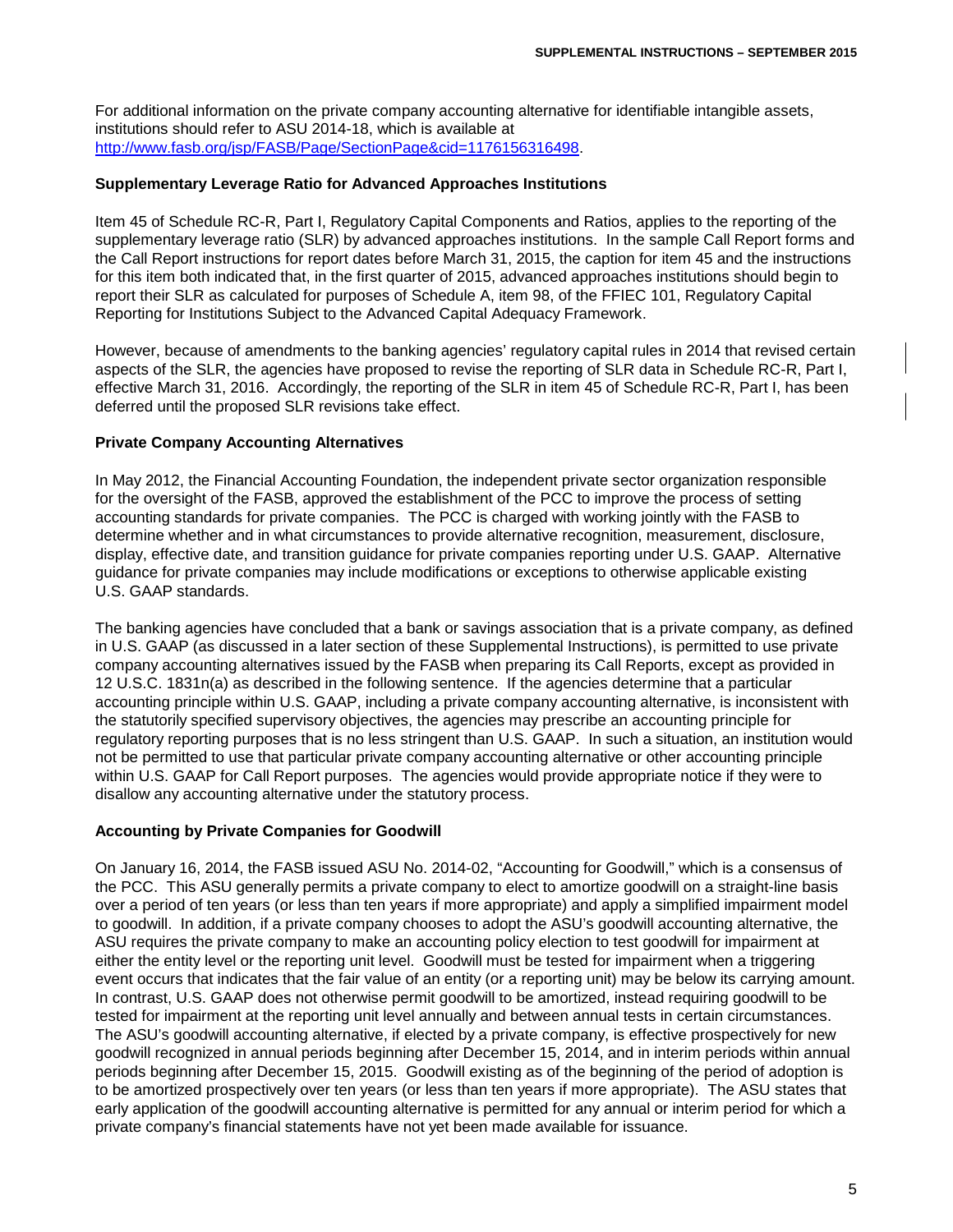A bank or savings association that meets the private company definition in ASU 2014-02, as discussed in the following section of these Supplemental Instructions (i.e., a private institution), is permitted, but not required, to adopt this ASU for Call Report purposes and may choose to early adopt the ASU. If a private institution issues U.S. GAAP financial statements and adopts the ASU, it should apply the ASU's goodwill accounting alternative in its Call Report in a manner consistent with its reporting of goodwill in its financial statements. Thus, for example, a private institution with a calendar year fiscal year that chooses to adopt ASU 2014-02 must apply the ASU's provisions in its December 31, 2015, and subsequent quarterly Call Reports unless early application of the ASU is elected. If a private institution with a calendar year fiscal year chooses to early adopt ASU 2014-02 for third quarter 2015 financial reporting purposes, the institution may implement the provisions of the ASU in its Call Report for September 30, 2015. This would require the private institution to report in its third quarter 2015 Call Report nine months' amortization of goodwill existing as of January 1, 2015, and the amortization of any new goodwill recognized in the first nine months of 2015. Goodwill amortization expense should be reported in item 7.c.(1) of the Call Report income statement (Schedule RI) unless the amortization is associated with a discontinued operation, in which case the goodwill amortization should be included within the results of discontinued operations and reported in Schedule RI, item 11, "Extraordinary items and other adiustments, net of income taxes."

Private institutions choosing to early adopt the goodwill accounting alternative in ASU 2014-02 that have a fiscal year or an early application date other than the one described in the example above should contact their assigned Call Report analyst for reporting guidance. If you do not know the analyst assigned to your institution, state member banks should contact their Federal Reserve District Bank. National banks, FDIC supervised banks, and savings associations should call the FDIC's Data Collection and Analysis Section in Washington, D.C., at (800) 688-3342.

For additional information on the private company accounting alternative for goodwill, institutions should refer to ASU 2014-02, which is available at [http://www.fasb.org/jsp/FASB/Page/SectionPage&cid=1176156316498.](http://www.fasb.org/jsp/FASB/Page/SectionPage&cid=1176156316498)

## **Definitions of Private Company and Public Business Entity**

ASU No. 2013-12, "Definition of a Public Business Entity," which was issued in December 2013, added this term to the Master Glossary in the Accounting Standards Codification. This ASU states that a business entity, such as bank or savings association, that meets any one of five criteria set forth in the ASU is a public business entity for reporting purposes under U.S. GAAP. This also applies for Call Report purposes. In contrast, a private company is a business entity that is not a public business entity. An institution that is a public business entity is not permitted to apply the private company accounting alternatives discussed in preceding sections of these Supplemental Instructions when preparing its Call Report.

As defined in ASU 2013-12, a business entity is a public business entity if it meets any one of the following criteria:

- It is required by the U.S. Securities and Exchange Commission (SEC) to file or furnish financial statements, or does file or furnish financial statements (including voluntary filers), with the SEC (including other entities whose financial statements or financial information are required to be or are included in a filing).
- It is required by the Securities Exchange Act of 1934 (the Act), as amended, or rules or regulations promulgated under the Act, to file or furnish financial statements with a regulatory agency other than the SEC (such as one of the federal banking agencies).
- It is required to file or furnish financial statements with a foreign or domestic regulatory agency in preparation for the sale of or for purposes of issuing securities that are not subject to contractual restrictions on transfer.
- It has issued debt or equity securities that are traded, listed, or quoted on an exchange or an over-thecounter market, which includes an interdealer quotation or trading system for securities not listed on an exchange (for example, OTC Markets Group, Inc., including the OTC Pink Markets, or the OTC Bulletin Board).
- It has one or more securities that are not subject to contractual restrictions on transfer, and it is required by law, contract, or regulation to prepare U.S. GAAP financial statements (including footnotes) and make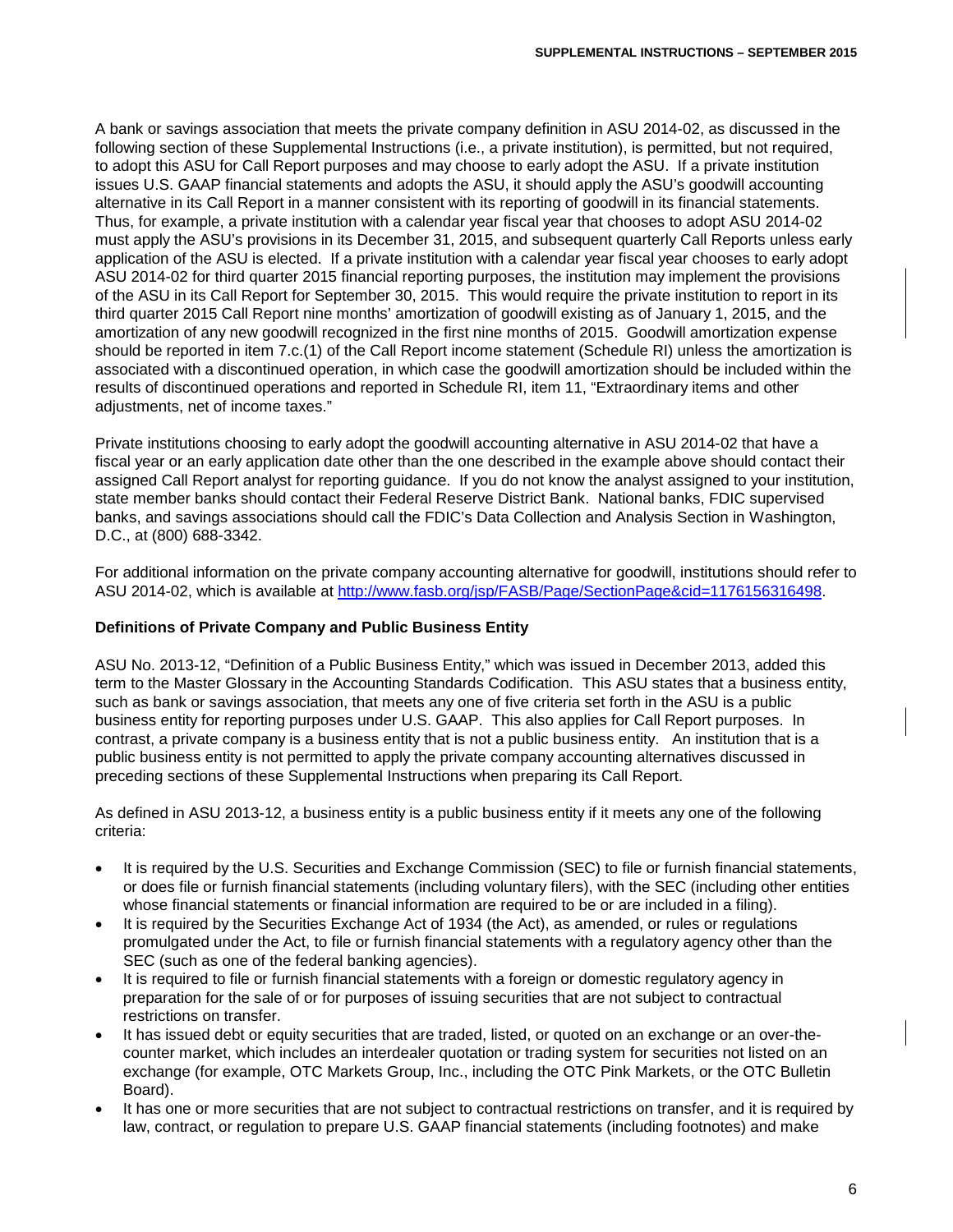them publicly available on a periodic basis (for example, interim or annual periods). An entity must meet both of these conditions to meet this criterion.

ASU 2013-12 also explains that if an entity meets the definition of a public business entity solely because its financial statements or financial information is included in another entity's filing with the SEC, the entity is only a public business entity for purposes of financial statements that are filed or furnished with the SEC, but not for other reporting purposes.

If a bank or savings association does not meet any one of the first four criteria, it would need to consider whether it meets both of the conditions included in the fifth criterion to determine whether it would be a public business entity. With respect to the first condition under the fifth criterion, a stock institution must determine whether it has a class of securities not subject to contractual restrictions on transfer, which the FASB has stated means that the securities are not subject to management preapproval on resale. A contractual management preapproval requirement that lacks substance would raise questions about whether the stock institution meets this first condition.

If an institution is a wholly owned subsidiary of a holding company, an implicit contractual restriction on transfer is presumed to exist on the institution's common stock; therefore, if the institution has issued no other debt or equity securities, the institution would not meet the first condition of the fifth criterion. A mutual institution that has issued no debt securities also does not meet the first condition of the fifth criterion. In all other scenarios (e.g., a closely-held bank or a Subchapter S bank that is not a wholly owned subsidiary of a holding company), an institution should assess whether contractual restrictions on transfer exist on its securities based on its individual facts and circumstances.

With respect to the second condition under the fifth criterion, an insured depository institution with \$500 million or more in total assets as of the beginning of its fiscal year is required by Section 36 of the Federal Deposit Insurance Act and Part 363 of the FDIC's regulations, "Annual Independent Audits and Reporting Requirements," to prepare and make publicly available audited annual U.S. GAAP financial statements. In certain circumstances, an insured depository institution with \$500 million or more in total assets that is a subsidiary of a holding company may choose to satisfy this annual financial statement requirement at a holding company level rather than at the institution level. After further evaluation of this feature of the audit and reporting requirements and the ASU, the agencies have determined that an insured depository institution of this size that satisfies the financial statement requirement of Section 36 and Part 363 at either the institution level or the holding company level would meet the fifth criterion's second condition.

For additional information on the definition of a public business entity, institutions should refer to ASU 2013-12, which is available at [http://www.fasb.org/jsp/FASB/Page/SectionPage&cid=1176156316498.](http://www.fasb.org/jsp/FASB/Page/SectionPage&cid=1176156316498)

## **Accounting for a Subsequent Restructuring of a Troubled Debt Restructuring**

When a loan has previously been modified in a troubled debt restructuring (TDR), the lending institution and the borrower may subsequently enter into another restructuring agreement. The facts and circumstances of each subsequent restructuring of a TDR loan should be carefully evaluated to determine the appropriate accounting by the institution under U.S. GAAP. Under certain circumstances it may be acceptable not to account for the subsequently restructured loan as a TDR. The federal financial institution regulatory agencies will not object to an institution no longer treating such a loan as a TDR if at the time of the subsequent restructuring the borrower is not experiencing financial difficulties and, under the terms of the subsequent restructuring agreement, no concession has been granted by the institution to the borrower. To meet these conditions for removing the TDR designation, the subsequent restructuring agreement must specify market terms, including a contractual interest rate not less than a market interest rate for new debt with similar credit risk characteristics and other terms no less favorable to the institution than those it would offer for such new debt. When assessing whether a concession has been granted by the institution, the agencies consider any principal forgiveness on a cumulative basis to be a continuing concession. When determining whether the borrower is experiencing financial difficulties, the institution's assessment of the borrower's financial condition and prospects for repayment after the restructuring should be supported by a current, well-documented credit evaluation performed at the time of the restructuring.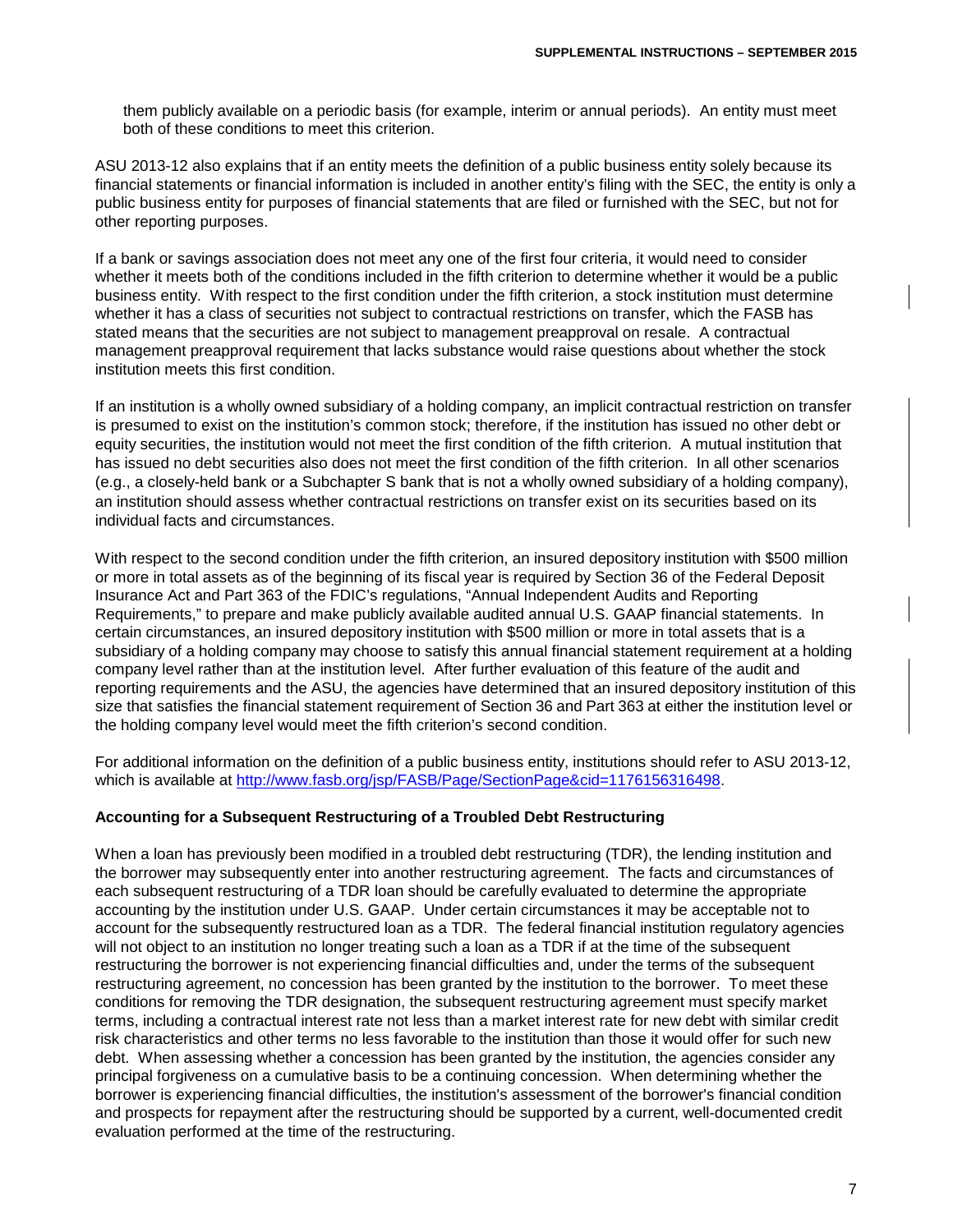If at the time of the subsequent restructuring the institution appropriately demonstrates that a loan meets the conditions discussed above, the impairment on the loan need no longer be measured as a TDR in accordance with ASC Subtopic 310-10, Receivables – Overall (formerly FASB Statement No.114), and the loan need no longer be disclosed as a TDR in the Call Report, except as noted below. Accordingly, going forward, loan impairment should be measured under ASC Subtopic 450-20, Contingencies – Loss Contingencies (formerly FASB Statement No. 5). Even though the loan need no longer be measured for impairment as a TDR or disclosed as a TDR, the recorded investment in the loan should not change at the time of the subsequent restructuring (unless cash is advanced or received). In this regard, when there have been charge-offs prior to the subsequent restructuring, consistent with longstanding Call Report instructions, no recoveries should be recognized until collections on amounts previously charged off have been received. Similarly, if interest payments were applied to the recorded investment in the TDR loan prior to the subsequent restructuring, the application of these payments to the recorded investment should not be reversed nor reported as interest income at the time of the subsequent restructuring.

If the TDR designation is removed from a loan that meets the conditions discussed above and the loan is later modified in a TDR or individually evaluated and determined to be impaired, then the impairment on the loan should be measured under ASC Subtopic 310-10 and, if appropriate, the loan should be disclosed as a TDR.

For a subsequently restructured TDR loan on which there was principal forgiveness and therefore does not meet the conditions discussed above, the impairment on the loan should continue to be measured as a TDR. However, if the subsequent restructuring agreement specifies a contractual interest rate that, at the time of the subsequent restructuring, is not less than a market interest rate for new debt with similar credit risk characteristics and the loan is performing in compliance with its modified terms after the subsequent restructuring, the loan need not continue to be reported as a TDR in Schedule RC-C, Part I, Memorandum item 1, in calendar years after the year in which the subsequent restructuring took place. To be considered in compliance with its modified terms, a loan that is a TDR must be in accrual status and must be current or less than 30 days past due on its contractual principal and interest payments under the modified repayment terms.

Institutions may choose to apply this guidance prospectively to TDR loans that, upon a subsequent restructuring on or after October 1, 2014, meet the conditions discussed above for removing the TDR designation. Institutions also may choose to apply this guidance to loans outstanding as of September 30, 2014, for which there has been a previous subsequent restructuring that met the conditions discussed above at the time of the subsequent restructuring. However, prior Call Reports should not be amended.

## **Reporting Certain Government-Guaranteed Mortgage Loans upon Foreclosure**

In August 2014, the FASB issued Accounting Standards Update (ASU) No. 2014-14, "Classification of Certain Government-Guaranteed Mortgage Loans upon Foreclosure," to address diversity in practice for how government-guaranteed mortgage loans are recorded upon foreclosure. The ASU updates guidance contained in ASC Subtopic 310-40, Receivables – Troubled Debt Restructurings by Creditors (formerly FASB Statement No. 15, "Accounting by Debtors and Creditors for Troubled Debt Restructurings," as amended), because U.S. GAAP previously did not provide specific guidance on how to categorize or measure foreclosed mortgage loans that are government guaranteed. The new ASU clarifies the conditions under which a creditor must derecognize a government-guaranteed mortgage loan and recognize a separate "other receivable" upon foreclosure (that is, when a creditor receives physical possession of real estate property collateralizing a mortgage loan in accordance with the guidance in ASC Subtopic 310-40).

Under the new guidance, institutions should derecognize a mortgage loan and record a separate other receivable upon foreclosure of the real estate collateral if the following conditions are met:

- The loan has a government guarantee that is not separable from the loan before foreclosure.
- At the time of foreclosure, the institution has the intent to convey the property to the guarantor and make a claim on the guarantee and it has the ability to recover under that claim.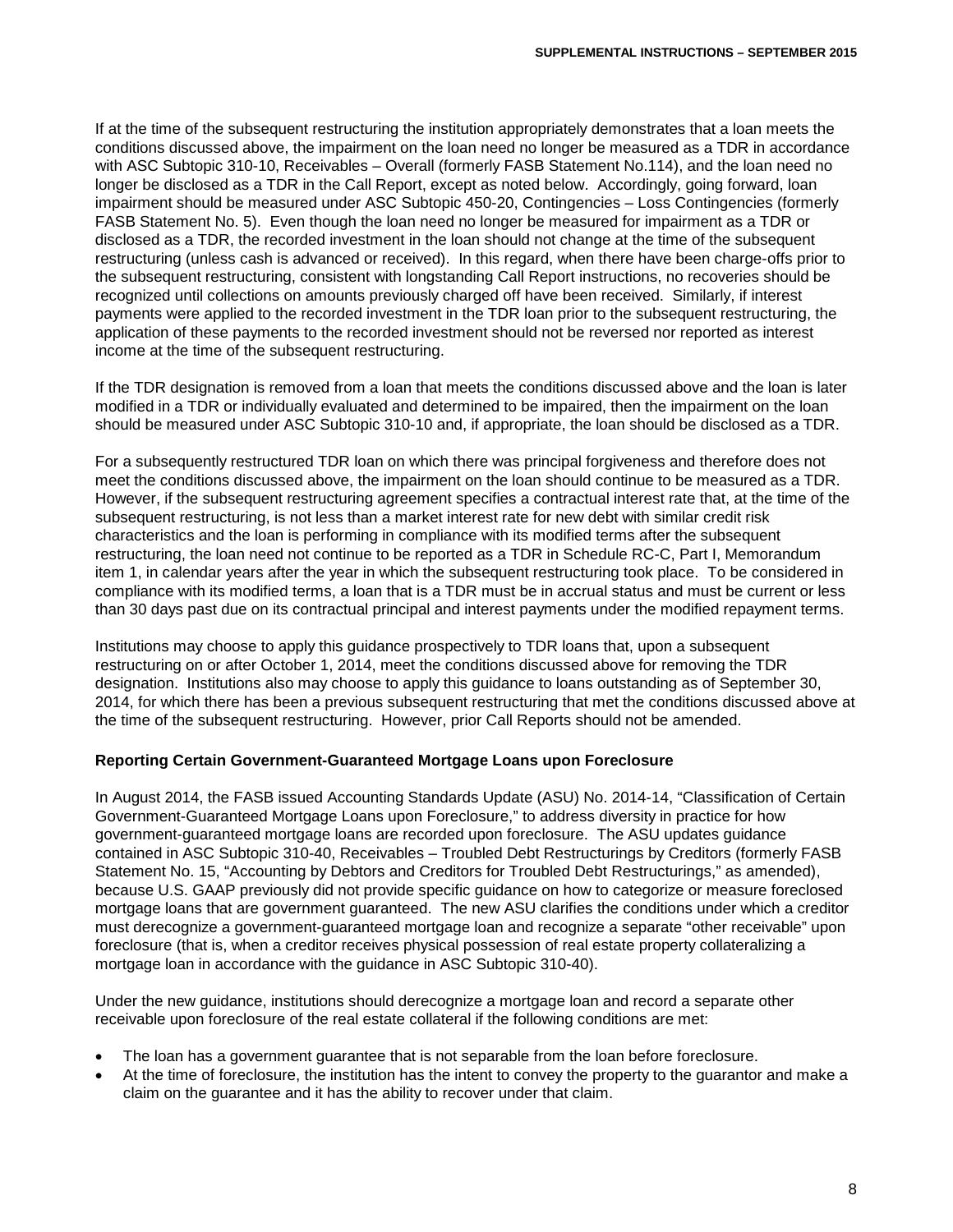• At the time of foreclosure, any amount of the claim that is determined on the basis of the fair value of the real estate is fixed (that is, the real estate property has been appraised for purposes of the claim and thus the institution is not exposed to changes in the fair value of the property).

This guidance is applicable to fully and partially government-guaranteed mortgage loans provided the three conditions identified above have been met. In such situations, upon foreclosure, the separate other receivable should be measured based on the amount of the loan balance (principal and interest) expected to be recovered from the guarantor. This other receivable should be reported in Schedule RC-F, item 6, "All other assets," and itemized and described if the aggregate amount of these other receivables exceeds the reporting threshold for item 6. Any interest income earned on the other receivable would be reported in Schedule RI, item 1.g, "Other interest income." Other real estate owned would not be recognized by the institution.

For institutions that are public business entities, as defined under U.S. GAAP (as discussed in an earlier section of these Supplemental Instructions), ASU 2014-14 is effective for fiscal years, and interim periods within those fiscal years, beginning after December 15, 2014. For example, institutions with a calendar year fiscal year that are public business entities must apply the ASU in their Call Reports beginning March 31, 2015. However, institutions that are not public business entities (i.e., that are private companies) are not required to apply the guidance in ASU 2014-14 until annual periods ending after December 15, 2015, and interim periods beginning after December 15, 2015. Thus, institutions with a calendar year fiscal year that are private companies must apply the ASU in their December 31, 2015, and subsequent quarterly Call Reports. Earlier adoption of the guidance in ASU 2014-14 is permitted if the institution has already adopted the amendments in ASU No. 2014-04, "Reclassification of Residential Real Estate Collateralized Consumer Mortgage Loans upon Foreclosure" (which is discussed in the following section of these Supplemental Instructions).

Entities can elect to apply ASU 2014-14 on either a modified retrospective transition basis or a prospective transition basis. However, institutions must use the method of transition that is elected for ASU 2014-04 (that is, either modified retrospective or prospective). Applying ASU 2014-14 on a prospective transition basis should be less complex for institutions than applying the ASU on a modified retrospective transition basis. Under the prospective transition method, an institution should apply the new guidance to foreclosures of real estate property collateralizing certain government-guaranteed mortgage loans (based on the criteria described above) that occur after the date of adoption of the ASU. Under the modified retrospective transition method, an institution should apply a cumulative-effect adjustment to affected accounts existing as of the beginning of the annual period for which the ASU is adopted. The cumulative-effect adjustment for this change in accounting principle should be reported in Schedule RI-A, item 2.

For additional information, institutions should refer to ASU 2014-14, which is available at [http://www.fasb.org/jsp/FASB/Page/SectionPage&cid=1176156316498.](http://www.fasb.org/jsp/FASB/Page/SectionPage&cid=1176156316498)

## **Reclassification of Residential Real Estate Collateralized Consumer Mortgage Loans upon Foreclosure**

In January 2014, the FASB issued Accounting Standards Update (ASU) No. 2014-04, "Reclassification of Residential Real Estate Collateralized Consumer Mortgage Loans upon Foreclosure," to address diversity in practice for when certain loan receivables should be derecognized and the real estate collateral recognized. The ASU updates guidance contained in Accounting Standards Codification Subtopic 310-40, Receivables – Troubled Debt Restructurings by Creditors (formerly FASB Statement No.15, "Accounting by Debtors and Creditors for Troubled Debt Restructurings," as amended).

Under prior accounting guidance, all loan receivables were reclassified to other real estate owned (OREO) when the institution, as creditor, obtained physical possession of the property, regardless of whether formal foreclosure proceedings had taken place. The new ASU clarifies when a creditor is considered to have received physical possession (resulting from an in-substance repossession or foreclosure) of residential real estate collateralizing a consumer mortgage loan. Under the new guidance, physical possession for these residential real estate properties is considered to have occurred and a loan receivable would be reclassified to OREO only upon: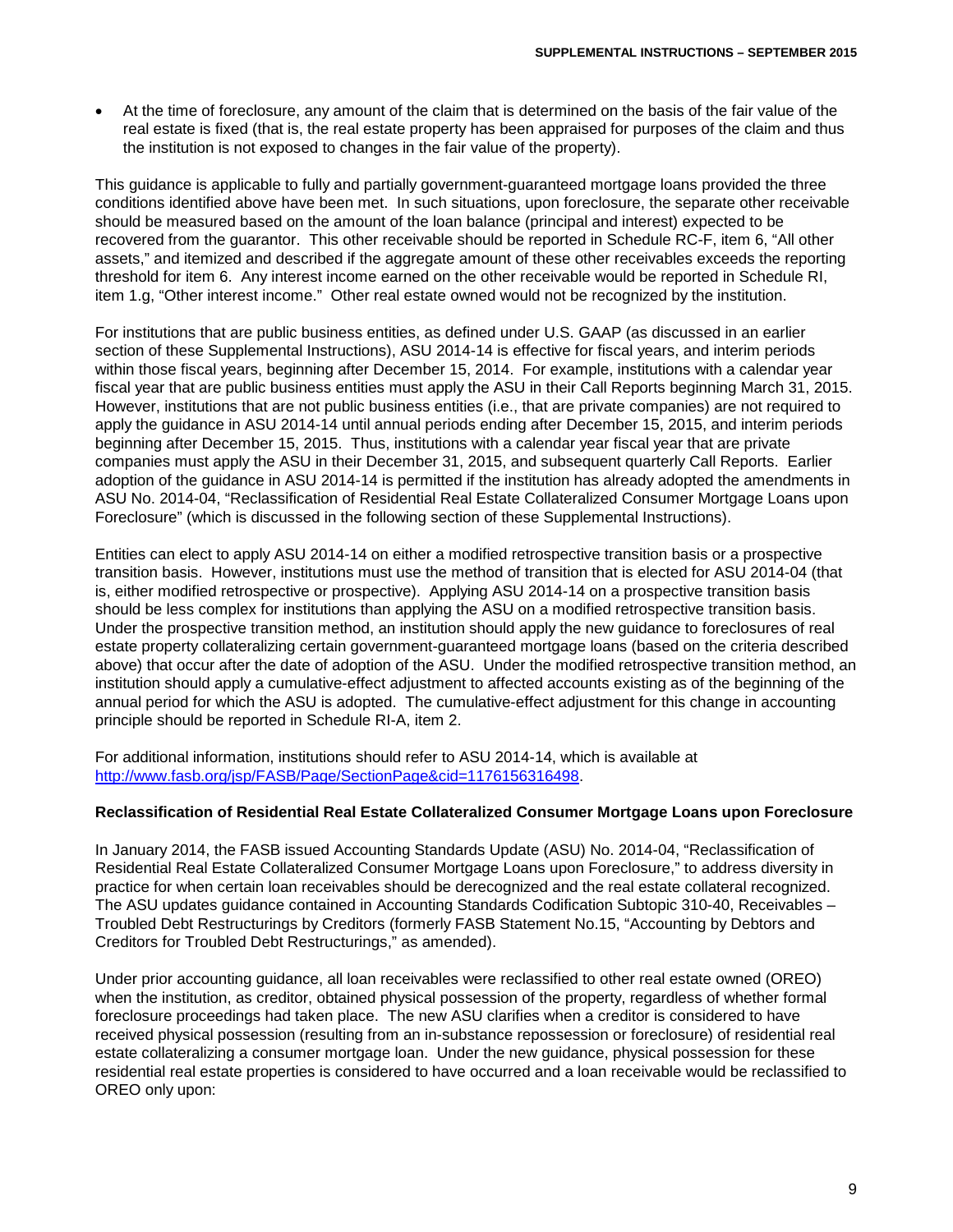- The institution obtaining legal title upon completion of a foreclosure even if the borrower has redemption rights that provide the borrower with a legal right for a period of time after foreclosure to reclaim the property by paying certain amounts specified by law, or
- The completion of a deed in lieu of foreclosure or similar legal agreement under which the borrower conveys all interest in the residential real estate property to the institution to satisfy the loan.

Other real estate owned in the form of 1-4 family residential properties, when held in domestic offices, is reported in Schedule RC-M, item 3.c, except for properties resulting from foreclosures on real estate backing "GNMA loans," which, at present, are reported in Schedule RC-M, item 3.f. (As discussed in the preceding section of these Supplemental Instructions, the manner in which certain government-guaranteed mortgage loans are recorded upon foreclosure will change when an institution adopts ASU 2014-14.)

Loans secured by real estate other than consumer mortgage loans collateralized by residential real estate should continue to be reclassified to OREO when the institution has received physical possession of a borrower's real estate, regardless of whether formal foreclosure proceedings take place.

For institutions that are public business entities, as defined under U.S. GAAP (as discussed above in these Supplemental Instructions), ASU 2014-04 is effective for fiscal years, and interim periods within those fiscal years, beginning after December 15, 2014. For example, institutions with a calendar year fiscal year that are public business entities must apply the ASU in their Call Reports beginning March 31, 2015. However, institutions that are not public business entities (i.e., that are private companies) are not required to apply the guidance in ASU 2014-04 until annual periods beginning after December 15, 2014, and interim periods within annual periods beginning after December 15, 2015. Thus, institutions with a calendar year fiscal year that are private companies must apply the ASU in their December 31, 2015, and subsequent quarterly Call Reports. Earlier adoption of the guidance in ASU 2014-04 is permitted.

Entities can elect to apply the ASU on either a modified retrospective transition basis or a prospective transition basis. Applying the ASU on a prospective transition basis should be less complex for institutions than applying the ASU on a modified retrospective transition basis. Under the prospective transition method, an institution should apply the new guidance to all instances where it receives physical possession of residential real estate property collateralizing consumer mortgage loans that occur after the date of adoption of the ASU. Under the modified retrospective transition method, an institution should apply a cumulative-effect adjustment to residential consumer mortgage loans and OREO existing as of the beginning of the annual period for which the ASU is effective. The cumulative-effect adjustment for this change in accounting principle should be reported in Schedule RI-A, item 2. As a result of adopting the ASU on a modified retrospective basis, assets reclassified from OREO to loans should be measured at the carrying value of the real estate at the date of adoption while assets reclassified from loans to OREO should be measured at the lower of the net amount of the loan receivable or the OREO property's fair value less costs to sell at the time of adoption.

For additional information, institutions should refer to ASU 2014-04, which is available at http://www.fasb.org/isp/FASB/Page/SectionPage&cid=1176156316498.

## **"Purchased" Loans Originated By Others**

When acquiring loans originated by others, institutions should consider whether the transaction should be accounted for as a purchase of the loans or as a secured borrowing (i.e., a loan to the originator) in accordance with ASC Topic 860, Transfers and Servicing (formerly FASB Statement No. 140, "Accounting for Transfers and Servicing of Financial Assets and Extinguishments of Liabilities," as amended). For the transaction to qualify as a sale by the originator to the acquiring institution, certain conditions must be met:

- First, unless the transfer is of an entire financial asset, the transferred portion of the financial asset must meet the definition of a participating interest.
- Second, the transfer must meet all of the conditions set forth in ASC Subtopic 860-10 to demonstrate that the transferor has surrendered control over the transferred financial assets.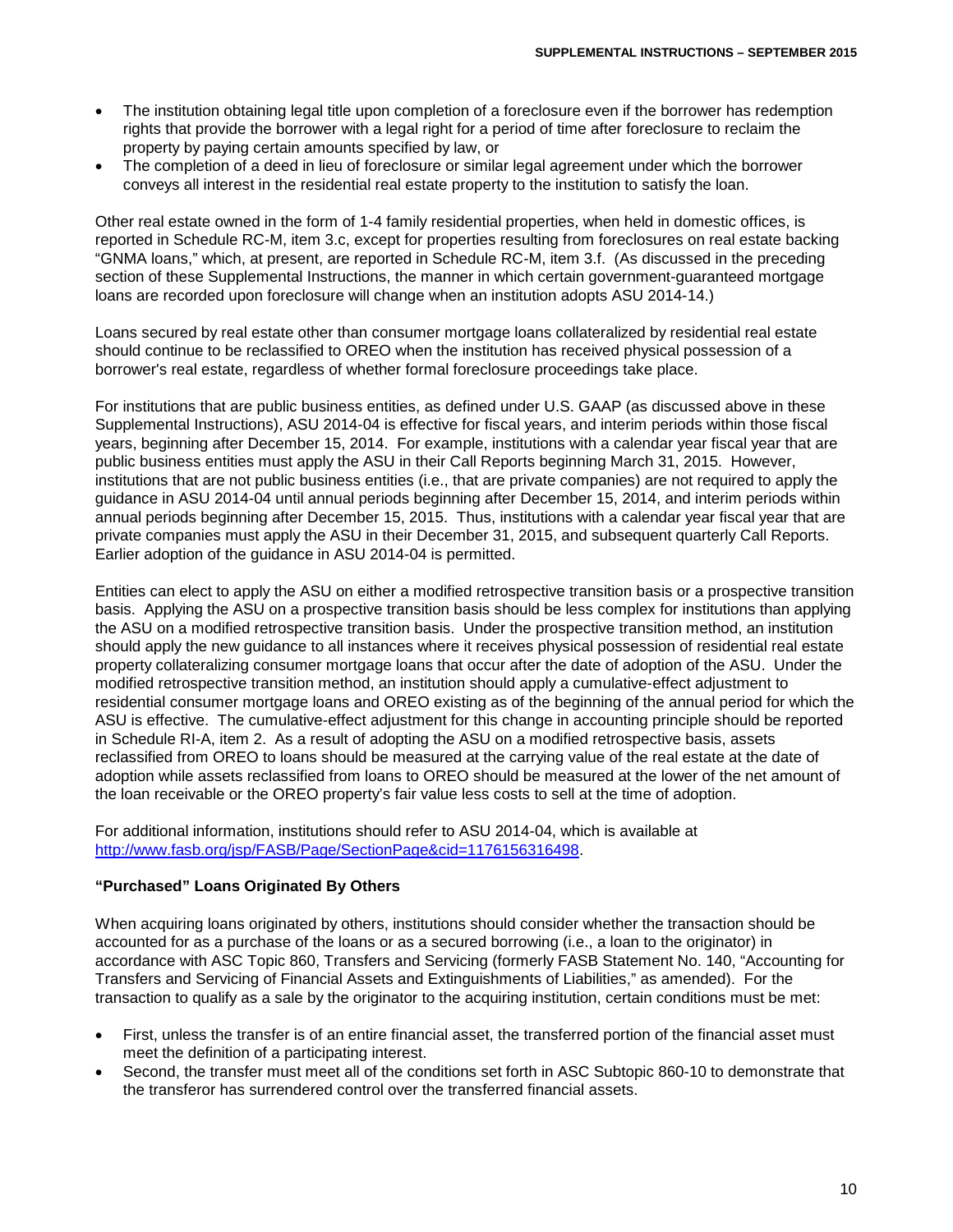For example, some institutions have entered into various residential mortgage loan purchase programs. These programs often function like traditional warehouse lines of credit; however, in some cases, the mortgage loan transfers are legally structured as purchases by the institution rather than as pledges of collateral to secure the funding. Under these programs, an institution provides funding to a mortgage loan originator while simultaneously obtaining an interest in the mortgage loans subject to a takeout commitment. A takeout commitment is a written commitment from an approved investor (generally, an unrelated third party) to purchase one or more mortgage loans from the originator.

Although the facts and circumstances of each program must be carefully evaluated to determine the appropriate accounting, an institution should generally account for a mortgage purchase program with continuing involvement by the originator, including takeout commitments, as a secured borrowing with pledge of collateral, i.e., a loan to the originator secured by the residential mortgage loans, rather than a purchase of mortgage loans.

When loans obtained in a mortgage purchase program do not qualify for sale accounting, the financing provided to the originator (if not held for trading purposes) should be reported in Call Report Schedule RC-C, Part I, item 9.a, "Loans to nondepository financial institutions," and on the balance sheet in Schedule RC, item 4.a, "Loans and leases held for sale," or item 4.b, "Loans and leases, net of unearned income," as appropriate. For risk-based capital purposes, a loan to a mortgage loan originator secured by residential mortgages that is reported in Schedule RC-C, Part I, item 9.a, and is not past due 90 days or more or on nonaccrual should be assigned a 100 percent risk weight and included in column I of Schedule RC-R, Part II, item 4.d or 5.d, based on its balance sheet classification.

In situations where the transaction between the mortgage loan originator and the transferee (acquiring) institution is accounted for as a secured borrowing with pledge of collateral, the transferee (acquiring) institution's designation of the financing provided to the originator as held for sale is appropriate only when the conditions in ASC Subtopic 310-10, Receivables – Overall (formerly AICPA Statement of Position 01-6, "Accounting by Certain Entities (Including Entities With Trade Receivables) That Lend to or Finance the Activities of Others") and the 2001 Interagency Guidance on Certain Loans Held for Sale have been met. In these situations, the mortgage loan originator's planned sale of the pledged collateral (i.e., the individual residential mortgage loans) to a takeout investor is not relevant to the transferee institution's designation of the loan to the originator as held for investment or held for sale. In situations where the transferee institution simultaneously extends a loan to the originator and transfers an interest (for example, a participation interest) in the loan to the originator to another party, the transfer to the other party also should be evaluated to determine whether the conditions in ASC Topic 860 for sale accounting treatment have been met. If this transfer qualifies to be accounted for as a sale, the portion of the loan to the originator that is retained by the transferee institution should be classified as held for investment when the transferee has the intent and ability to hold that portion for the foreseeable future or until maturity or payoff (which is generally in the near term).

## **Amending Previously Submitted Report Data**

Should your institution find that it needs to revise previously submitted Call Report data, please make the appropriate changes to the data, ensure that the revised data passes the FFIEC-published validation criteria, and submit the revised data file to the CDR using one of the two methods described in the banking agencies' Financial Institution Letter for the September 30, 2015, report date. For technical assistance with the submission of amendments to the CDR, please contact the CDR Help Desk by telephone at (888) CDR-3111, by fax at (703) 774-3946, or by e-mail at CDR.Help@ffiec.gov.

## **Other Reporting Matters**

For the following topics, institutions should continue to follow the guidance in the specified Call Report Supplemental Instructions:

• True-up Liability under an FDIC Loss-Sharing Agreement – Supplemental Instructions for June 30, 2015 [\(https://www.fdic.gov/news/news/financial/2015/fil15030a.pdf\)](https://www.fdic.gov/news/news/financial/2015/fil15030a.pdf)